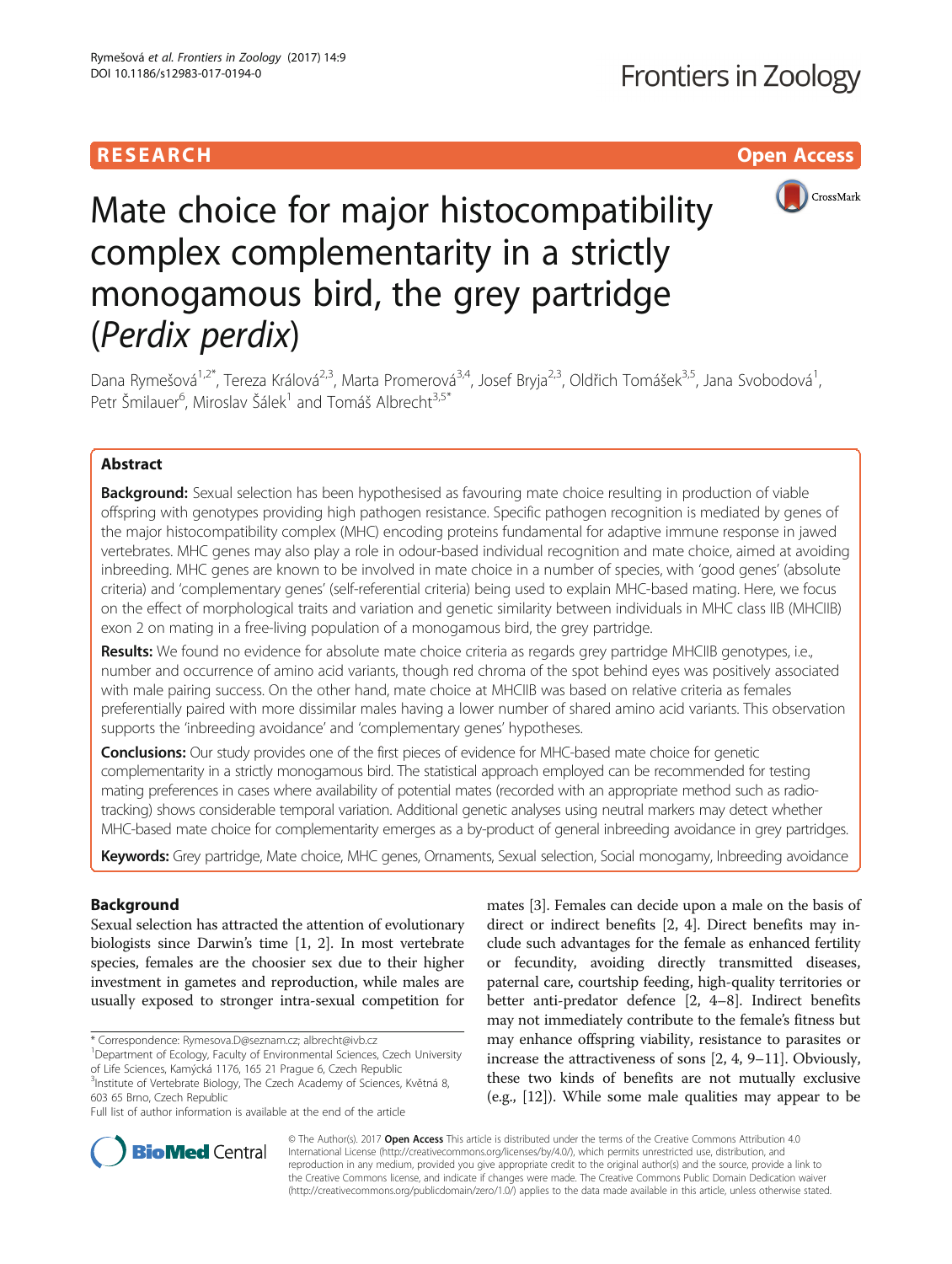hidden to females making choices, others may be obvious. Condition-dependent ornaments, olfactory and vocal cues or epigamic displays may help females readily assess a male's genetic qualities, allowing her to choose the best mate from all available candidates [[12](#page-8-0)–[14\]](#page-8-0).

The model of parasite-mediated sexual selection proposed by Hamilton and Zuk [\[10\]](#page-8-0) assumes that expression of male sexual ornament preferred by females honestly mirrors individual health and vigour, particularly as regards heritable resistance to pathogens and parasites [[15](#page-8-0), [16\]](#page-8-0). The major histocompatibility complex (MHC) is a highly polymorphic set of genes encoding transmembrane glycoproteins responsible for pathogen recognition through antigen presentation to T-lymphocytes [\[12, 17](#page-8-0), [18](#page-8-0)]. MHC genes, therefore, may represent a direct link between mate attractiveness and heritable resistance to pathogens [\[19\]](#page-8-0). MHC genes are not only one of the key components of adaptive immunity, they are also involved in mate choice and kin recognition [\[12](#page-8-0), [20](#page-8-0)]. In some species, individual MHC variants (independently of their function in antigen binding) are detectable by olfactory cues (individual odours), thereby guiding the choice of partner and preventing inbreeding (reviewed in [\[21](#page-8-0)]).

Over the past several decades, MHC-based mate choice has been confirmed in a variety of vertebrates, including mammals (reviewed in [[20](#page-8-0)]), reptiles [\[19\]](#page-8-0), fish and amphibians [\[22](#page-8-0)–[24\]](#page-8-0) and birds [[13, 14, 18, 25](#page-8-0)–[30\]](#page-8-0). It has become apparent, however, that there is no universal pattern of MHC-based mate choice across species, possibly because of different selection pressures acting on offspring pathogen resistance in different populations. The 'heterozygote advantage' hypothesis, for example, assumes that individuals with many different MHC alleles are able to fight more pathogens than individuals with few MHC alleles [[12, 31](#page-8-0)]. If there is no dominant pathogen in a population, therefore, females should choose males with MHC alleles differing from their own using self-referential criteria ('complementary genes hypothesis', reviewed in [\[32](#page-8-0), [33\]](#page-8-0)) in order to produce offspring with more MHC variants. In such a case, any benefits to the female are non-additive and arise from the specific combination of maternal and paternal genotypes in the progeny. As individuals with a diverse set of MHC alleles may display a greater risk of autoimmune disorders, however, selection is likely to favour optimal rather than maximal individual MHC diversity [[16, 34\]](#page-8-0).

If, on the other hand, one dominant pathogen, or several pathogens with great impact, occur in a population at a given time, then all females should consistently prefer males with a particular allele or genotype providing resistance to those pathogens, thereby displaying mate choice based on absolute criteria (the 'good genes hypothesis, [\[18](#page-8-0), [32](#page-8-0)]). This ' latter hypothesis predicts additive genetic benefits from choosing high-quality individuals as well as the general attractiveness of bearers of 'good immune genes' [\[35](#page-8-0)].

Assuming females have no phenotypic cues for recognising presence of a specific allele at a multilocus trait, but can distinguish various levels of male heterozygosity, then an absolute mating preference for the most heterozygous male will be the most advantageous as such mates have a higher probability of carrying the appropriate resistance allele or alleles (the 'good genes as heterozygosity' hypothesis [\[36](#page-8-0)]).

Reliable phenotypic indicators of male genetic quality are most likely to evolve in lifelong genetically monogamous species as the single mate choice decision will affect lifetime breeding success [\[12](#page-8-0)]. An appropriate candidate phenotypic trait for testing female preference according to the good genes hypothesis should ideally be male-specific, heritable, condition-dependent and sufficiently variable among males [\[37\]](#page-8-0). Melanins and carotenoids are the two major pigments responsible for most animal colouration [\[38](#page-8-0)–[40\]](#page-8-0). Both pigments have been associated with immune function and may act as antioxidants [[38, 41](#page-8-0)]. In the context of mate choice, therefore, melanin- and carotenoid-based secondary ornament in males have frequently been studied as conditiondependent indicators potentially associated with particular MHC alleles or allelic diversity [[42](#page-8-0)].

In birds, the role of MHC genes in mate choice has been documented primarily in polygamous or promiscuous species, while research on monogamous species remains scarce (cf. [[29](#page-8-0)]). Here, we study female matechoice mechanisms in a free-living population of the grey partridge, a socially and genetically monogamous galliform bird species [\[43\]](#page-8-0). The grey partridge is a suitable model species for studying MHC-dependent mate choice because its mating system is non-resource based [[44\]](#page-8-0) and a surplus of males enables females to choose a partner from multiple candidates [[45, 46\]](#page-8-0). Ideally, partners form lifelong pairs, though high predation rates often result in repeat mate choices [[47](#page-8-0), [48](#page-8-0)]. Despite a relatively low level of sexual dimorphism in this species, the melanin-based plumage ornament on the breast ('horseshoe') is usually absent or smaller in females [\[49](#page-8-0)]. Carotenoid-based ornament in the form of red skin behind the eye ('red spot') occurs in both sexes [\[50](#page-8-0)].

We investigated the effect of MHC class IIB (exon 2; hereinafter MHCIIB) genotypes on mating success in grey partridges using several male phenotypic traits (body condition, carotenoid- and melanin-based ornamentation) as covariates in the analysis. The following three hypotheses were evaluated: a) females prefer males carrying a particular MHCIIB amino acid variant (hereinafter variant) and/ or a certain phenotypic trait ('good genes hypothesis'); b) females prefer males with the highest number of MHCIIB variants and/or a certain phenotypic trait ('good genes as heterozygosity hypothesis'); and c) females prefer males with MHCIIB variants differing from their own ('complementary genes hypothesis' and 'inbreeding avoidance').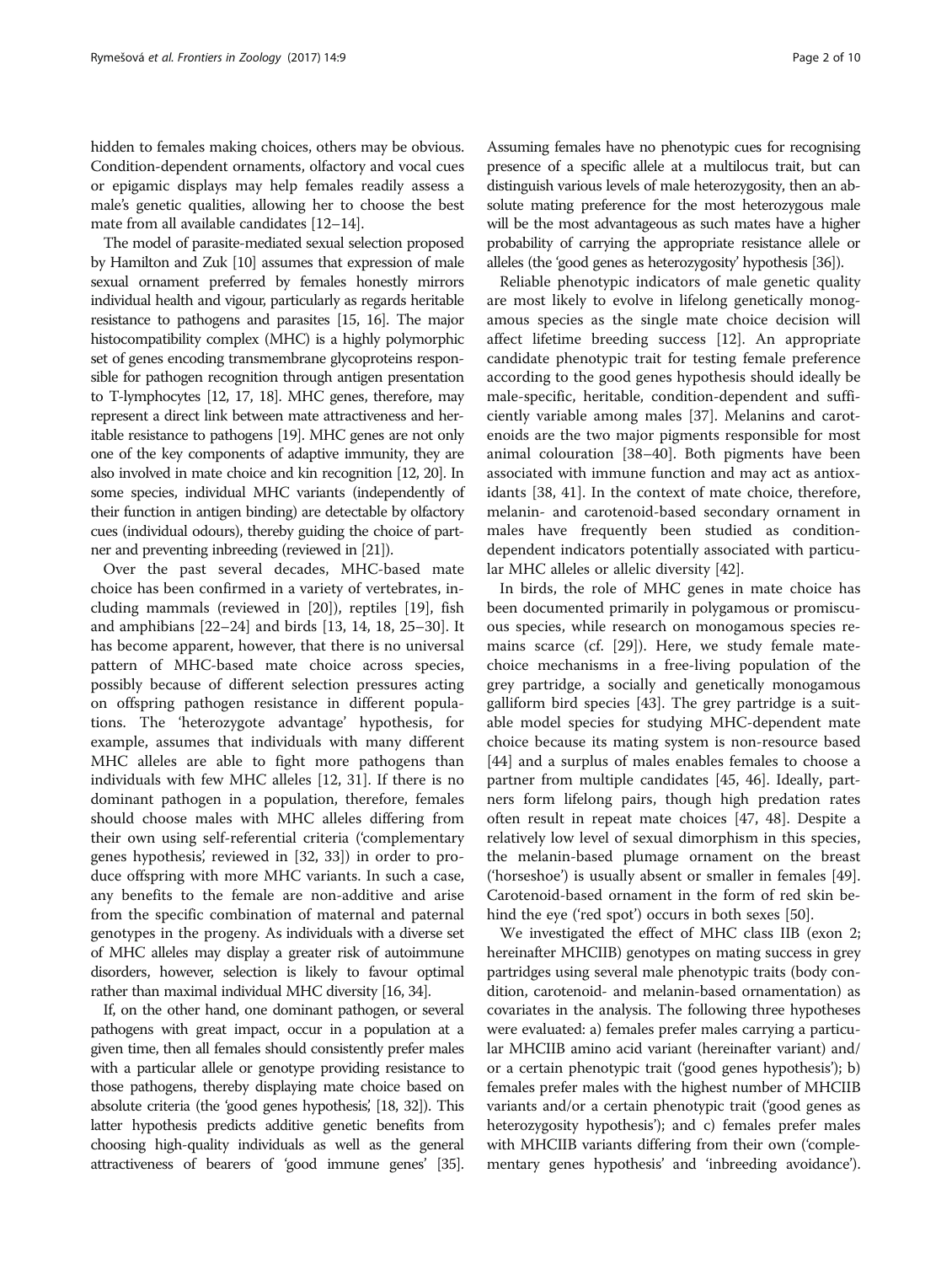The grey partridge mating process was investigated using two different approaches: 1) comparison of characteristics in unpaired and paired males, and 2) comparison of pairwise genetic distances or similarities (i.e., sharing of MHCIIB variants) a) between actual pairs and all possible combinations of candidate pairs on the basis of randomisation, or b) using the preferred male's rank among all accessible males (i.e., unpaired males at the time of actual pair formation, as assessed through radio-tracking). Finally, we evaluated any potential link between MHCIIB genotype and phenotypic traits in the males preferred by females.

# Results

In total, 15 nucleotide variants (alleles, Additional file [1](#page-7-0)) were found at MHCIIB exon 2 in the studied grey partridge population (Pepe-DAB\*01-04, 06-09, 12-18, GenBank accession numbers: KF007890-93, KF007895-98, KF007901, KY040298-302; Pepe-DAB\*18 failed to be cloned). Individuals carried from two to four different MHC alleles ( $n_1$  = 56 males: two alleles in 10.7%, three alleles in 46.4% and four alleles in 42.9%;  $n_2 = 47$  females: two alleles in 12.8%, three alleles in 48.9% and four alleles in 38.3%). All females with two alleles  $(n = 5)$  paired with males having more than two alleles, but the occurrence of individuals having two alleles in real pairs was low. Two of fifteen alleles (Pepe‑DAB\*12 and Pepe‑DAB\*14) encoded an identical amino acid sequence and thereby an identical peptide. The results presented below are based on variation in more biologically informative amino acid variants.

Results from a set of generalised linear models assessing the effect of particular MHC alleles or their products on male pairing status showed that none of the amino acid variants studied affected male pairing success per se (Additional file [2](#page-7-0)). Moreover, some alleles (e.g., Pepe-DAB\*03 and Pepe-DAB\*18) occurred at low frequencies in the population (Additional files [1](#page-7-0) and [3\)](#page-7-0).

Concerning the possible effect of phenotypic traits or number of MHCIIB variants on male pairing status, only the red chroma of carotenoid-based ornament had a significant effect (Table 1). This model explained just 6.93% of variation in the data. The number of amino acid variants carried by individual males did not affect male pairing success (Table 1). Similar results were also obtained by model selection based on the information theoretic approach (Additional file [4](#page-7-0)). Mean values of measured phenotypic traits for paired and unpaired males are provided in Additional file [5.](#page-7-0) Redness of carotenoid-based ornament, the only phenotypic trait potentially influencing male pairing success, was not associated with the occurrence of any of the MHCIIB variants studied (Additional file [6\)](#page-7-0).

Randomisation tests, based on the assumption that each female can choose any male in the population,

| <b>Table 1</b> Results of the full model ( $n = 41$ males) showing effect |
|---------------------------------------------------------------------------|
| of scaled body condition, ornamentation and number of                     |
| MHCIIB amino acid variants on male pairing status                         |

| Predictor                  | Estimate | SE    | z value  | D     |
|----------------------------|----------|-------|----------|-------|
| Intercept                  | $-0.072$ | 0.345 | $-0.209$ | 0.835 |
| Scaled body condition      | 0.034    | 0.382 | 0.089    | 0.929 |
| Horseshoe area             | 0.251    | 0.391 | 0.643    | 0.520 |
| Mean red spot area         | 0.492    | 0.434 | 1.135    | 0.257 |
| Red spot chroma            | 0.856    | 0.428 | 2.000    | 0.046 |
| Amino acid variants number | 0.022    | 0.350 | 0.064    | 0.949 |

Significant values are marked in bold ( $p < 0.05$ ). The pairing status was coded as follows: 0 – unpaired, 1 – paired males

indicated that the median of amino acid variant similarity in observed actual pairs was lower than in random pairs ( $p = 0.05$ ; Table 2), the median in actual pairs equalling the lower 95% confidence interval limit. Thus, this analysis is supportive of disassortative pairing in grey partridges at MHCIIB loci in relation to amino acid variants sharing. Unlike the similarity measure, the median of genetic distance based on amino acids for actual pairs lay within the 95% confidence interval limits for random pairs (Table 2; Additional file [7,](#page-7-0) with results for nucleotide sequences).

Radio-tracking revealed that monogamous pair formation and increased mortality (Additional file [8\)](#page-7-0) rapidly altered the number and identity of available males during the breeding season (including the pairing period), and that most females did not form pairs immediately after release but did so only after several days or even weeks (see [Methods\)](#page-4-0). Taking these points into consideration, we devised a statistical model based on the rank of each preferred male relatively to other relevant unpaired candidates, whose list was unique for each female with regard to the date of her pair formation. In agreement with randomisation results, this analysis proved that females chose more dissimilar males on the basis of MHCIIB variants sharing  $(p = 0.019)$  after Holm adjustment, Table [3;](#page-3-0) see Additional file [9](#page-7-0) for results based on nucleotide sequences) and that females did not prefer more dissimilar males displaying higher mean genetic distance (Table [3](#page-3-0); Additional file [9\)](#page-7-0). Results of the model with mean genetic distance indicated that females paired

Table 2 Results from randomisation testing of (dis-)assortative mating in the grey partridge based on amino acid variants of MHCIIB

| Variable                                    | 95% CI min | 95% CL max | Median |
|---------------------------------------------|------------|------------|--------|
| Amino acid variants<br>sharing (similarity) | 0.3333     | 05714      | 0.3333 |
| Mean amino acid distance                    | 0.1953     | 02215      | 02156  |

The median for actual pairs was compared with the 95% confidence interval limits for randomly chosen pairs (based on 10 000 permutations and 36 known actual pairs)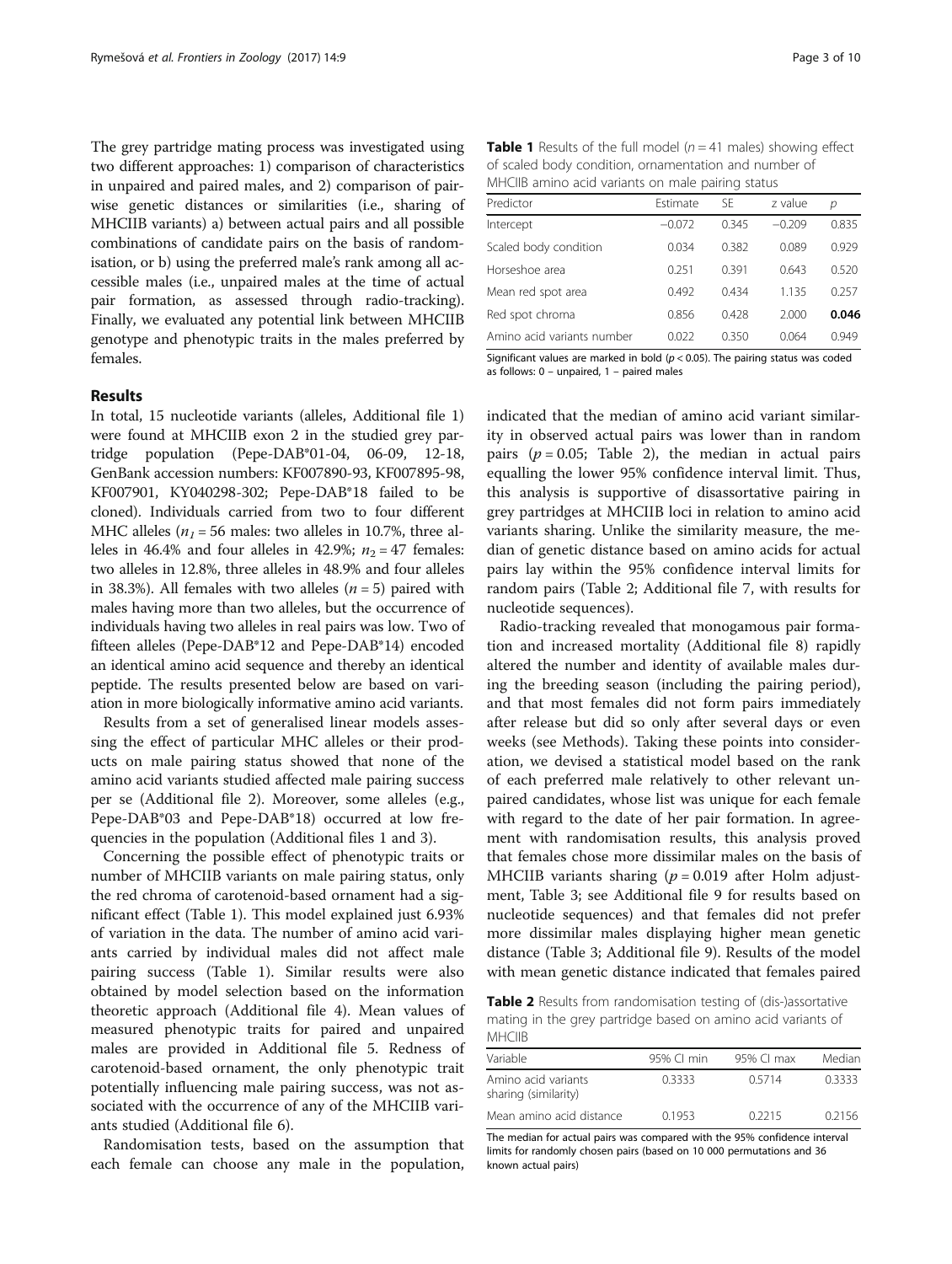<span id="page-3-0"></span>Table 3 Results of generalised linear models assessing (dis-)assortative mating in the grey partridge based on MHCIIB variants using the relative rank of actual mate chosen by each female from unpaired candidates ( $n = 32$  females, 5 duplications excluded)

| Predictor                                | Estimate  |        | z value  |        | $D/\angle$ | Holm   |
|------------------------------------------|-----------|--------|----------|--------|------------|--------|
| Amino acid variants sharing (similarity) | $-0.6751$ | 0.2546 | $-2.652$ | 0.0123 | 0.0062     | 0.0185 |
| Mean amino acid distance                 | $-0.1903$ | 0.2084 | $-0.913$ | 0.3680 | 0.1840     | 0.2840 |

Significant values are marked in bold ( $p < 0.05$ ). The last column contains probability values after Holm correction

with males of intermediate rank, highly suggestive of random mating (Table 3).

# **Discussion**

In this study of grey partridge mate choice based on MHCIIB exon 2, we obtained good support for the 'complementary genes' hypothesis or 'disassortative mating', rather than the 'good genes' hypothesis. Our data show that pairs were formed between individuals with more dissimilar genotypes at MHCIIB loci (based on shared amino acid variants) than would be expected through random choice, indicating that females use relative criteria when choosing mates. However, we could not confirm the occurrence of (dis-)assortative mating at mean amino acid or nucleotide distances between paired partners. Although the traditional randomisation-based statistical approach was able to discern differences from random mating in similarity of amino acid variants, the rank-based model with precise definition of candidates revealed differences from random mating in both similarity of amino acid variants and nucleotide allele similarity. The fact that amino acid variants play a greater role in mate choice than nucleotides is easily explainable as peptides directly form phenotypic traits recognisable by individuals. The discrepancy between randomisation results and rankbased analysis can be explained as a methodological failure in the case of the grey partridge, as the condition of free mating between each female and each male is unfulfilled in a genetically monogamous species with a high mortality rate, leading to an inaccurate definition of the confidence interval for random pairs.

Both absolute and relative mate choice criteria can theoretically be combined within the same species (e.g., [[25, 32, 35\]](#page-8-0)). Females, for example, might choose complementary genes among the subset of males with the best genes, or they might select the most vigorous males among those showing similar levels of complementarity [[25\]](#page-8-0). Among grey partridges, males with redder carotenoid ornament were more likely to obtain females, implying that absolute mate-choice criteria (attractiveness) may play some role in phenotype-based mating decisions. Interestingly, previous studies have found that phenotypic traits such as breast-patch size or periorbital hue are less important in grey partridge mate choice than behavioural differences such as vigilance or calling activity [[51, 52](#page-8-0)] (not measured in this study). Nevertheless, expression of condition-dependent carotenoid

ornament [\[50\]](#page-8-0) was unaffected by any of the variants examined at MHCIIB exon 2. Likewise, presence of any of the MHCIIB variants proved unimportant for male pairing success. Thus, our results do not support the idea that the phenotypic trait preferred by grey partridge females is associated with MHC alleles determining mate choice. Similarly, the individual number of MHCIIB variants also proved unimportant for pairing success (though the MHC region investigated consisted of only two loci, hence variation in this genetic parameter was low at two to four alleles per individual). Galliformes in general appear to have a low number of genes at MHCIIB loci, in contrast to passerines [[53\]](#page-8-0). Taken together, our results point to the relative unimportance of the 'good genes' and/or 'heterozygosity as good genes' hypotheses in grey partridge mate choice, at least insofar as MHCIIB exon 2 is concerned.

On the other hand, disassortative mating in grey partridges based on shared amino acid variants, as confirmed in our study, provides one of the first pieces of evidence to date for MHC-based mate choice for complementarity in a bird species (but see also [\[25, 29](#page-8-0), [54](#page-8-0)]). It is nevertheless important to note that our study was limited only to MHCIIB exon 2, and that studies using more loci (e.g., both MHC classes I and II) have provided stronger support for pairing related to MHC dissimilarity [\[55\]](#page-8-0).

It has been suggested [\[12](#page-8-0)] that mate choice based on genetic complementarity is more likely to evolve in long-lived species engaged in lifelong monogamy. Although grey partridges are short-lived birds with a usual lifespan of less than 1 year [[48, 56](#page-8-0)], mate choice in just one season should nevertheless be of great importance as it affects lifetime reproductive success of most individuals in the population. Strong selection pressure should also act on social mate choice optimisation in this short-lived species, therefore, and especially in a pairing system with no extra-pair young [\[43\]](#page-8-0).

A general preference for MHC-dissimilar partners enhances MHC diversity in the young, thereby improving their ability to cope with pathogens ('heterozygote advantage principle') [\[12, 31](#page-8-0)]; however, increased offspring immunocompetence may also be achieved by optimising MHC diversity in young at an intermediate level [[16](#page-8-0)]. It is noteworthy that studies concerning mate choice and MHC genes have provided inconsistent results across species and different measures of genetic similarity (reviewed in [\[55\]](#page-8-0)). Several studies have reported that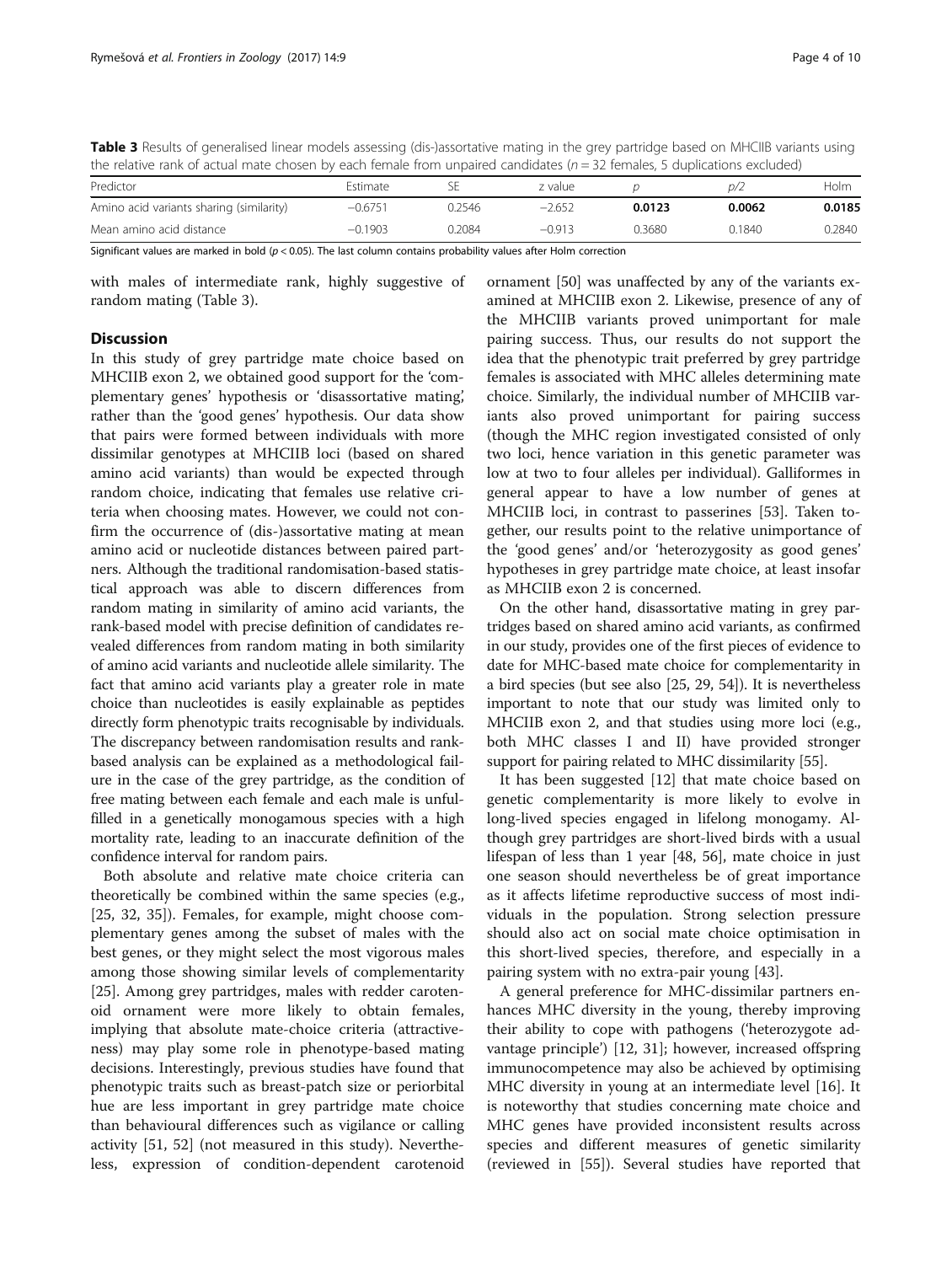<span id="page-4-0"></span>individuals prefer partners with intermediate MHC dissimilarity rather than those with high dissimilarity (e.g., [[27\]](#page-8-0)), and that individuals may even tend to pair with mates with whom they share more MHC alleles [\[26](#page-8-0)]. In agreement with our results, however, several studies across taxa have documented a trend to maximise dissimilarity at MHC loci between partners in pairs [\[16](#page-8-0)], or an increased reproductive investment in one sex paired with a more MHC-dissimilar mate [[54, 57\]](#page-8-0).

Although MHC-based mating may evolve to produce offspring more resistant to pathogens, we can hypothesise that, in grey partridges, individual MHC variants are used (independently of their function in antigen binding) to distinguish genetically related animals and to avoid mating with them in order to prevent inbreeding depression in progeny [\[58](#page-8-0)–[60\]](#page-9-0). Such inbreeding avoidance with respect to MHC may be of particular importance in species endangered by inbreeding depression (e.g., [[61](#page-9-0)–[65](#page-9-0)]) such as the sedentary grey partridge, whose population size has decreased dramatically throughout Europe in recent years [\[66\]](#page-9-0). In other words, the observed MHCbased mate choice pattern may have arisen as a byproduct of general inbreeding avoidance between closely related individuals. Further evaluation of this hypothesis would require additional testing to show whether similarity at MHCIIB exon 2 is a real indicator of overall genetic relatedness between individuals, confirmed through genome-wide sequence comparisons or analyses of neutral markers [\[67](#page-9-0)]. A simple calculation of relatedness based on seven microsatellites and 10 individuals sampled from the studied population in 2009, whose genotypes were determined for purposes of a paternity study [[43\]](#page-8-0), did not show any closely related individuals in the analysed sample (Rymešová unpubl.). Unfortunately, this subset represents only 10% of individuals with known MHCIIB genotypes.

Preferential mating with genetically dissimilar individuals assumes that (1) combinations of different MHC variants affect individual phenotypes, especially as regards odour (reviewed in [\[21](#page-8-0), [68](#page-9-0)]), or that (2) individuals are able to recognise both their own genotype and that of potential partners. Such a complex set of traits has been suggested as evolving mainly in mammals, reptiles and fish ([\[16\]](#page-8-0), see [[69](#page-9-0)] for a possible experimental design to test this assumption), i.e., in taxa with well-developed olfaction. Although most bird species are considered microsmatic, or even anosmic (but see [\[70](#page-9-0)–[72](#page-9-0)]), Strandh et al. [[29\]](#page-8-0) have suggested that MHC-dissimilar partners of blue petrels (Halobaena caerulea) could be detected using olfaction. Furthermore, Leclaire et al. [\[73\]](#page-9-0) showed that similarity in preen secretion chemicals is positively correlated with MHC relatedness in black-legged kittiwakes (Rissa tridactyla). While the role of olfaction for mate choice in grey partridges and other galliform birds

remains unclear (see also [\[72\]](#page-9-0)), previous studies have indicated that Galloanserae birds display a significant sense of olfaction [[74](#page-9-0)]. In domestic chickens, for example, reduced male interest in females was induced experimentally by blocking secretion of the uropygial gland [\[75\]](#page-9-0). We can only speculate on whether the uropygial gland plays a role in determining individual odours in grey partridges, though the idea definitely merits further investigation. Taken together, though we found female preference for dissimilar males in the grey partridge based on allele sharing at MHCIIB loci, the direct mechanism for recognition of compatible partners remains unknown and it appears not to be linked with the phenotypic traits investigated herein.

# Conclusions

Our study provides one of the first pieces of evidence for MHC-based mate choice for genetic complementarity in a strictly monogamous bird, the grey partridge. We found no evidence for absolute mate choice criteria as regards grey partridge MHCIIB genotypes, i.e., number and occurrence of amino acid variants, but red chroma of the spot behind eyes was positively associated with male pairing success. On the other hand, mate choice at MHCIIB was based on relative criteria as females preferentially paired with more dissimilar males having a lower number of shared amino acid variants. This observation supports the 'complementary genes' hypothesis, but 'inbreeding avoidance' cannot be ruled out as a primary mechanism of the described mate choice pattern, as these two hypotheses could not be evaluated separately in our study. The statistical approach employed can be recommended for testing mating preferences in cases where availability of potential mates (recorded with an appropriate method such as radiotracking) shows considerable temporal variation.

# **Methods**

# Study area and species management

The study was carried out in a hilly, agricultural landscape (altitude 490–619 m a.s.l.) near the villages of Milešín and Nová Ves (49°22′58.264′′N, 16°12′8.36′′E) in the Czech Republic. The core study area covered  $17 \text{ km}^2$  and consisted of arable land (79.3%), forest fragments (7.9%), smaller patches of shrubs in fields (6.0%), a few villages (3.4%), uncultivated grassy patches (2%) and small ponds or streams (1.4%). Severe winters with persistent snow cover are typical for the area (average January temperature: −2 to −3 °C; 130–140 days frost per year; 60–100 days snow cover per year [[76\]](#page-9-0)). As a result, species management measures are used by local gamekeepers to reduce winter losses in the grey partridge population [\[56\]](#page-8-0). Wild partridges have traditionally been trapped on snow at feeding sites and kept in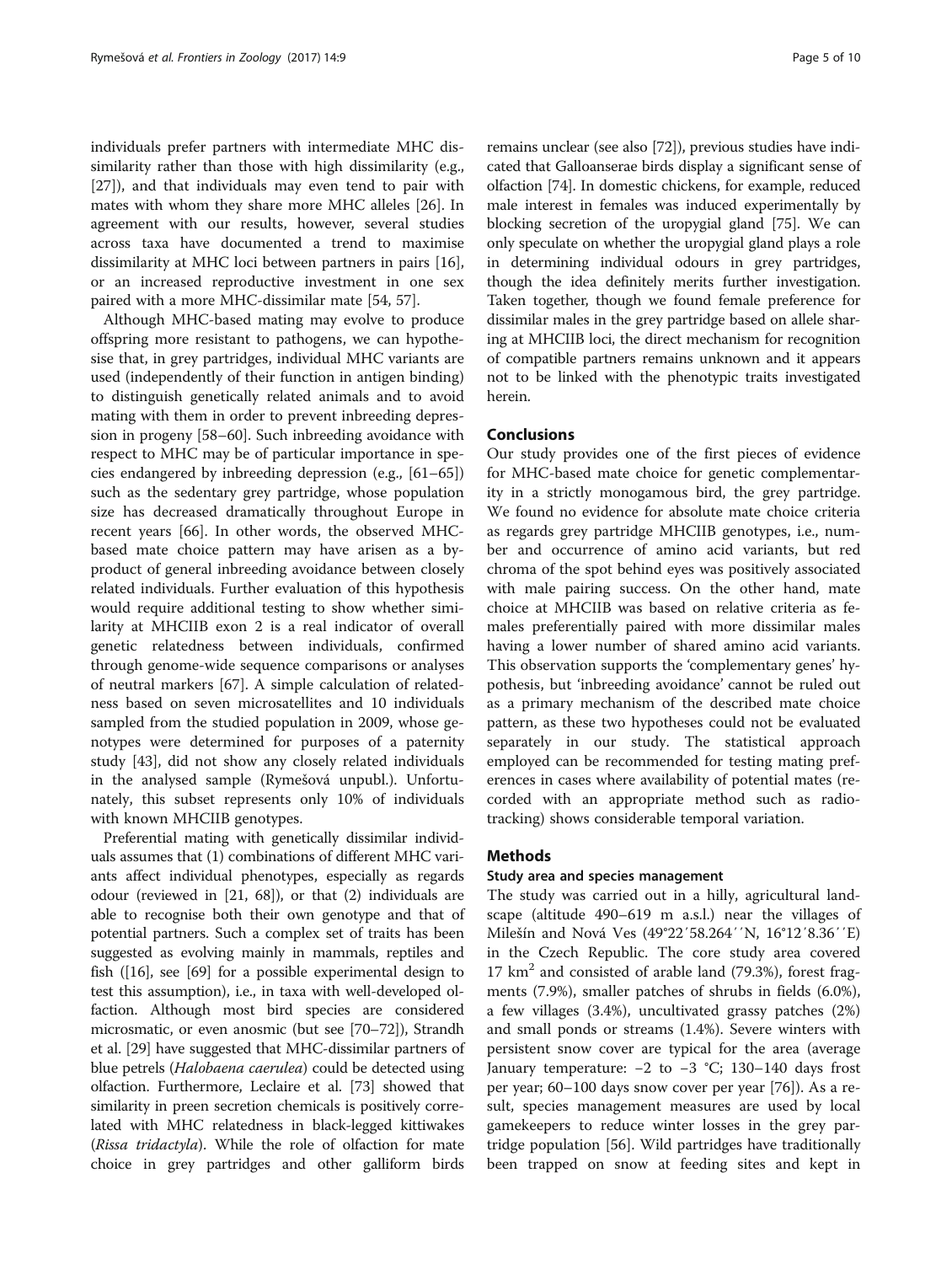captivity in their original coveys until the end of winter (mean time spent in captivity = 30 days, range =  $21$  to 39 days). This practice enabled us to measure and release all individuals caught during the winter at the same time before mate choice started.

# Sampling

In total, 111 adult (47 females, 64 males) free-living grey partridges were caught in the study area between 2009 and 2011. Most individuals were captured by gamekeepers using traps at feeding sites during January or February (2009:  $n = 49$ ; 2010:  $n = 34$ ; 2011:  $n = 4$ ; Additional file [10\)](#page-7-0). These partridges were placed in separate  $2 \times 4 \times 2$  m chambers preserving the original coveys and supplied with water and grain until release in early March. Before release of coveys at their capture site, all birds were ringed, aged, sexed and measured (wing length, tarsus length, weight). Around 1 ml of blood was also obtained from each individual by brachial venipuncture and stored in 96% ethanol at −20 °C until DNA extraction. Finally, each individual was equipped with a necklace radio tag (TW-4 or PIP3, Biotrack, Wareham, UK, weight =  $6.5$  g).

# Analysis of ornament

A digital photograph of the ornament on each bird was taken using a Perfection V10 scanner (Seiko Epson Corporation, Nagano, Japan) under standardised conditions (using the same position for each bird and a cm scale bar). We then documented the area of the horseshoe-shaped patch on the breast and the area and colouration components of the red spot formed by bare skin behind the eye. The size of both ornaments were measured on each standardised photograph using Adobe Photoshop CS3 v. 10.0 (Adobe Systems Inc., San Jose, CA, USA). Red spot colouration components were analysed with an Avaspec 2048 spectrometer using an Avalight XE light source (Avantes, Erbeek, Netherlands). A reflection probe (2 mm diameter) was placed perpendicularly at three points on the ornament on both sides of the head. Two variables describing red colouration were calculated from the spectral measurements according to Mougeot et al. [[77\]](#page-9-0): (1) red chroma (percent reflectance between 600 and 700 nm, relative to total brightness), and (2) UV chroma (percent reflectance between 300 and 400 nm, relative to total brightness; more details in [[50\]](#page-8-0)). Since red chroma was strongly correlated with UV chroma ( $r = -0.886$ ,  $n = 45$  males,  $p < 0.05$ ), only red chroma (hereinafter "redness") was used for further analysis.

# Radio-tracking

After pair formation, both partners always stayed close together, enabling easy identification of marked individuals in pairs. If a radio-tagged bird was observed in a pair with an unmarked mate, an additional nighttime

capture of the pair was conducted using a strong spot light and hand-held net in March or early April. In total, 24 individuals (12 females, 12 males; Additional file [10](#page-7-0)) were additionally captured using this method, each bird being processed immediately and rereleased at the capture site. This method also served to recapture seven individuals surviving in the study area for more than 12 months (the battery lifetime of the radio-tag).

Radio-tracking, using a hand-held Yagi antenna and a portable receiver (Sika, Biotrack, Wareham, UK; AR8000, AOR, Tokyo, Japan; Ic-R10, Icom, Osaka, Japan), was carried out daily from release of the tagged partridges until mid-May (i.e., the beginning of incubation) in order to record all potential mates of an individual. Over this period, at least one fix was obtained per day for each bird. Thereafter, marked individuals were checked three times per week until covey formation in August, and once per week until the next covey break-up in spring. Individual locations were obtained through successive triangulation or the homing-in method [[78](#page-9-0)] and marked on printed orthophoto maps. Additional data (date, time, locality, individual codes of radio-tagged birds, group size, habitat, observation of the individual and its behaviour) were recorded for each radio fix on a printed form. Further data analysis was performed using ArcView v. 3.2 software (Esri, Redlands, CA, USA).

The number of days from release until first pair formation in females ranged between 1 and 17 days (median = 4 days), while males formed pairs between 1 and 84 days after release (median = 7 days). Of the 76 pairs monitored, only two 'divorced' without the death of a partner, and only two survived until the next nesting season. Aside from seven individuals that were lost with unknown fate (Rymešová unpubl.), death of a partner was the cause of break-up in all other cases (see also Additional file [8](#page-7-0)). Such high predation rates and the monogamous mating habits of the grey partridge stress the need to take into account the inaccessibility of already paired or dead males to unpaired females. In response, we adopted an alternative (more realistic) statistical approach based on exact daily radio-tracking data (see below).

## MHC genotyping

Genomic DNA was extracted from blood using the DNeasy Blood and Tissue Kit (Qiagen, Hilden, Germany), according to the manufacturer's instructions. In MHC class IIB, the antigen-binding part of the protein is encoded by exon 2; hence, we amplified the whole exon 2 of MHCIIB through polymerase chain reaction (PCR) using the primers BLBintr1-Fw (5′-TGC CCG CAG CGT TCT TCC TC-3′) and BLBintr2-Rev (5′-TCA CCT TGG GCT CCA CTG CG-3′), according to the conditions described in Promerová et al. [\[79\]](#page-9-0). Individual genotypes were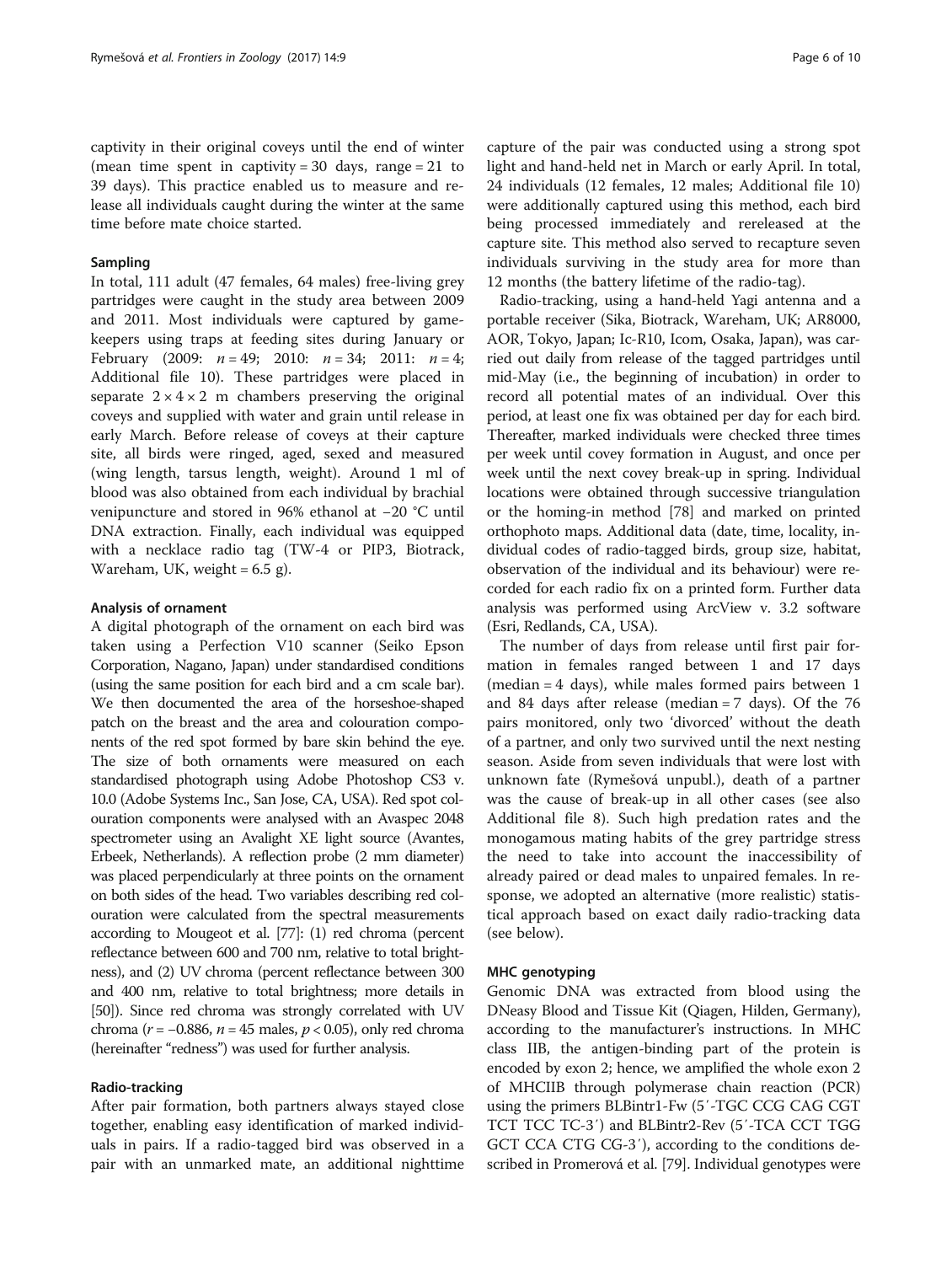obtained using capillary electrophoresis - single-strand conformation polymorphism (CE-SSCP) method with fluorescently labelled primers in an automatic sequencer (3130 Genetic Analyser, Applied Biosystems,Waltham, MA, USA [[79\]](#page-9-0)). All results were analysed in GeneMapper v. 3.7 (Applied Biosystems). Although we were not able to assign the exon 2 sequences to particular loci, they are referred to as alleles for simplification. Sequences of alleles detected by CE-SSCP were obtained through bacterial cloning using the CloneJetTM PCR cloning kit (Fermentas, Waltham, MA, USA) and Sanger sequencing. All alleles were cloned and Sanger sequenced from at least two independent PCR runs and, whenever possible, from at least two individuals in order to rule out possible underestimation of variation caused by SSCP. Eight individuals were not genotyped, probably due to poor DNA quality, and four individuals carried an allele that we failed to clone (Pepe-DAB\*18). As a result, 99 of 111 individuals (44 females and 55 males) were included in analysis of assortative mating.

We used four measures of MHC similarity between pair mates. Genetic distances (mean pairwise p-distance between alleles based on amino acid sequences and mean nucleotide distance) were computed in MEGA v. 5.03 [\[80\]](#page-9-0). MHC allele sharing (i.e., twice the sum of alleles shared by a male and a female divided by the sum of all alleles of the male and the female) was taken to represent similarity of partners in a pair [[81](#page-9-0)]. Similarity was computed for both amino acid variants and nucleotide alleles. Four individuals (one male, three females) in the genetic similarities dataset were missing from the genetic distance dataset.

## Statistical analysis

Body condition was assessed as the scaled mass index according to the formula described by Peig and Green [[82\]](#page-9-0). To obtain the slope from a standardised major axis regression of ln(mass) and ln(tarsus length), we used the lmmodel2 package in R [\[83](#page-9-0)]. Males were considered as paired or unpaired according to their pairing status at the end of March, the point at which all females had already formed pairs. This approach reflects female preferences more closely than final pairing status, which is based on the entire nesting season and can lead to classification of formerly single males as having successfully obtained a mate only because they pair with females after the death of the original partner. These single males may be chosen by widowed females later in the nesting season and could still nest successfully, despite their initial failure to form a pair. In such cases, the success of the male is a direct consequence of the death of the originally preferred partner.

To evaluate the effect of male attributes on male pairing success (i.e., 'absolute' mate choice criteria), we used generalised linear models with male pairing status (0 -

unpaired:  $n = 22$ ; 1 - paired:  $n = 33$ ) as a binary dependent variable (logit link function; [\[83](#page-9-0)]). First, we evaluated the effects of particular MHC alleles (15 nucleotide alleles) and amino acid variants (13 identical and one new combination in comparison with nucleotide alleles) on male pairing status using 16 univariate models. This exploratory analysis was performed in order to choose the MHC alleles or amino acid variants most likely to be associated with pairing success in grey partridges; these then being introduced into a multivariate model in case of significance. As a second step, we evaluated the effects of overall number of amino acid variants, body condition and male ornamentation (size of horseshoe patch, average size and red chroma of the red spot) on pairing status. All continuous variables were standardised using the scale function in R [[83](#page-9-0)]. In addition, the information theoretic approach (MuMIn package) was used to conduct a best model selection procedure on the basis of AIC [[83](#page-9-0)–[85\]](#page-9-0). The significant predictor of pairing success from the best model was then used in the further analysis to evaluate whether it could be affected by occurrence of any MHC allele or its amino acid variant, again using the set of all possible 16 univariate models (one for each allele or unique amino acid variant [as predictor] and phenotypic trait [dependent variable] combination). Holm correction was applied to the significance level in all cases of multiple testing.

A customised R script was used for (dis-)assortative mating assessment on the basis of pairwise amino acid distances and nucleotide distances and similarities according to sharing of amino acid variants and nucleotide alleles ('self-referential' mate choice criteria). The test. pairing function repeatedly defined random pairs (their count corresponding to the number of pairs with known genetic characteristics in a given year; 10 pairs in 2009, 21 pairs in 2010, 5 pairs in 2011) and calculated the 95% confidence interval for the median of the chosen measure of (dis-)similarity between partners from all possible male and female pairs in a given year. This was then compared with the median (dis-)similarity value based on actual pairing. If the compared value of similarity or genetic distance obtained from actual pairs fell outside the computed confidence interval for random pairs, the hypothesis of random pairing in this trait was rejected at the level  $p <$ 0.05. Although the morphological characteristics of both partners were obtained for 15 pairs sampled in 2009, complete MHCIIB data were only available for 10 of these pairs. Random mating was tested on a sample of 28 males and 22 females in 2009 (2 females paired twice), 28 males and 21 females in 2010 (including five males surviving from 2009, two males and three females paired twice), and 12 males and seven females in 2011 (including three females surviving from 2010, six males from 2010 and one male from 2009). Repeated mate choice was regarded as an independent pairing in this analysis.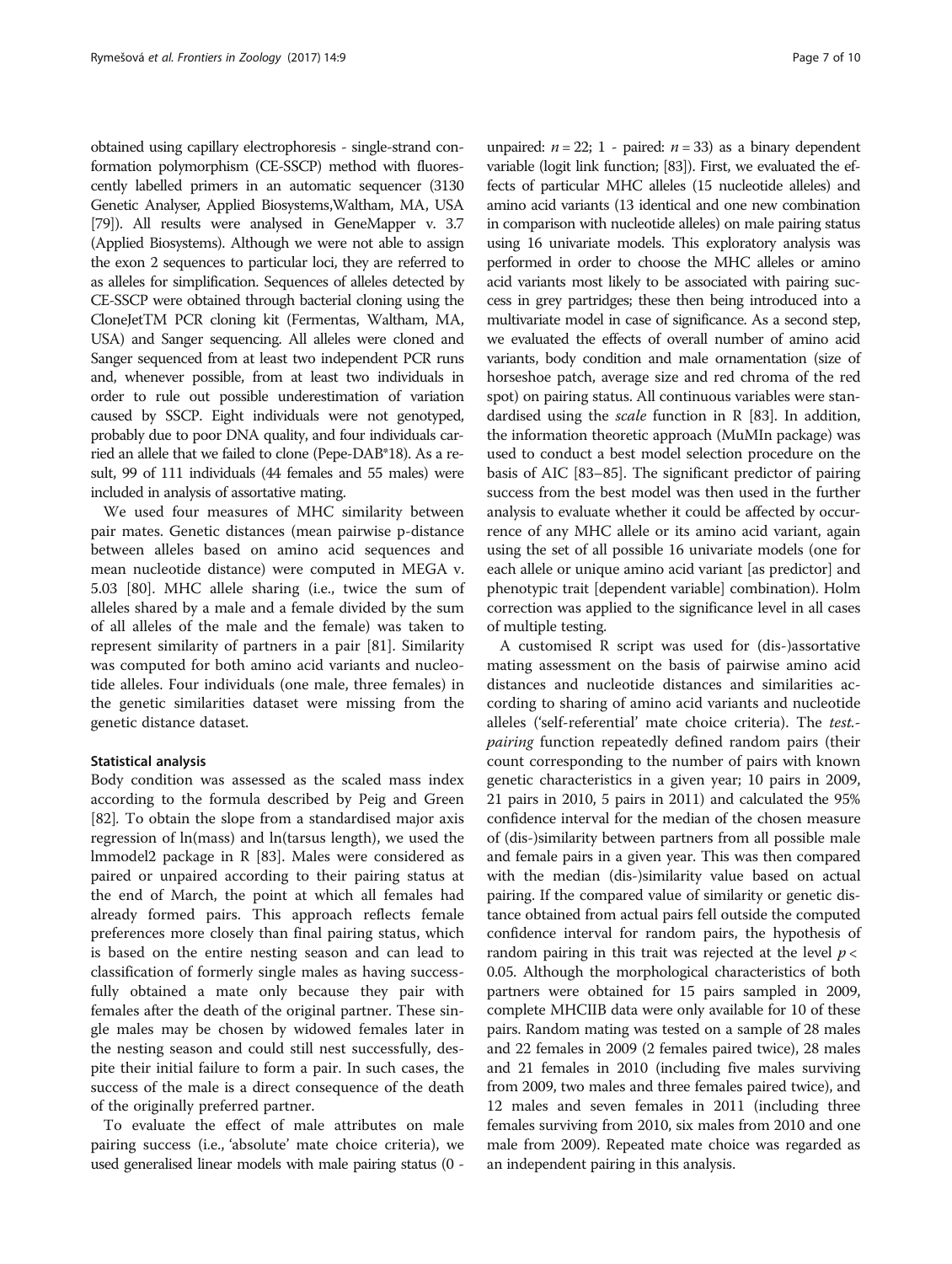<span id="page-7-0"></span>An alternative approach for (dis-)assortative mating assessment took into account the high predation rate and monogamous mating of grey partridges and worked only with actual unpaired mates on the basis of their individually defined pairing periods. A list of candidate males was prepared for each female and her first pairing period with a known male. In such cases, the number of males available to each female differed. All unpaired males alive on the day when the female was observed in a pair for the first time were regarded as accessible candidates. These possible candidates were ranked according to the variable tested (sharing of amino acid variants in the pair, sharing of alleles, pairwise amino acid distance, and nucleotide distance). The key for ranking was prepared on the basis of the 'complementary genes' hypothesis, which suggests that a female will prefer the male with lowest similarity or with greatest genetic distance compared to her own MHC genotype. Each list of candidates was scored from 1 (the best candidate) to  $n$  (representing the worst candidate), where  $n$  was the female-specific number of potential mates with unique values of a genetic similarity measure. Finally, a generalised linear model assuming overdispersion of the response variable was created in R v. 2.12.2 [\[83, 84](#page-9-0)] (glm.x < − glm (cbind (rank-1, num - rank)  $\sim$  +1, family = quasibinomial), where "rank" is a variable containing the rank of the chosen partner and "num" is the number of all accessible candidates with unique values for each female. Thus, the dependent variable was the number of males that should have been preferred over the actually chosen male according to the compatibility hypothesis versus the number of males that were less attractive than the chosen male. Each female was represented only once in the dataset. We tested the hypothesis that the rank of chosen males was less than  $n/2$  (i.e., that females prefer males toward the top of the ranked list) and that the intercept of the model is less than zero. As this is clearly an asymmetric hypothesis, the estimated probabilities of the difference from zero were divided by two when the intercept value was negative. Finally, Holm correction was applied as we tested four measures of genetic similarity (pairwise amino acid distance and nucleotide distance, similarity on the basis of shared amino acid variants, and allele-sharing similarity) in separate models. All statistical analyses were carried out in R v. 2.12.2 [[83, 84\]](#page-9-0) and Statistica v. 10 (StatSoft Inc., Tulsa, OK, USA).

# Additional files

**[Additional file 1:](dx.doi.org/10.1186/s12983-017-0194-0)** MHCIIB allele frequencies in males ( $n = 56$ ) and females ( $n = 47$ ) in a free-living grey partridge population. (DOC 54 kb) [Additional file 2:](dx.doi.org/10.1186/s12983-017-0194-0) Results of exploratory analysis showing the effect of MHCIIB variants on male grey partridge pairing status ( $n = 55$ ). (DOC 49 kb) **[Additional file 3:](dx.doi.org/10.1186/s12983-017-0194-0)** MHCIIB allele occurrence in paired ( $n = 35$ ) and unpaired ( $n = 21$ ) grey partridge males from a free-living population (2009–2011). (DOC 57 kb)

[Additional file 4:](dx.doi.org/10.1186/s12983-017-0194-0) The best model selection results explaining the pairing status of grey partridge males  $(n = 41)$ . (DOC 71 kb)

[Additional file 5:](dx.doi.org/10.1186/s12983-017-0194-0) Descriptive statistics of morphological characteristics in paired and unpaired grey partridge males. (DOC 34 kb)

[Additional file 6:](dx.doi.org/10.1186/s12983-017-0194-0) Effect of MHCIIB variants on carotenoid-based ornament redness in grey partridge males ( $n = 41$ ). (DOC 50 kb)

[Additional file 7:](dx.doi.org/10.1186/s12983-017-0194-0) Randomisation testing results of (dis-)assortative mating in grey partridges using nucleotide variables. (DOC 26 kb)

[Additional file 8:](dx.doi.org/10.1186/s12983-017-0194-0) Sex-specific monthly mortality rate of radio-tracked grey partridges in the study area (2009 to 2011 combined). (DOC 47 kb)

[Additional file 9:](dx.doi.org/10.1186/s12983-017-0194-0) Results of generalised linear models assessing (dis-)assor tative mating in grey partridges (rank-based approach with nucleotide variables). (DOC 29 kb)

[Additional file 10:](dx.doi.org/10.1186/s12983-017-0194-0) Number of radio-tagged grey partridges observed between 2009 and 2011. (DOC 30 kb)

## Abbreviations

AIC: Akaike information criterion; CE: Capillary electrophoresis; glm: Generalised linear model; MHC: Major histocompatibility complex; MHCIIB: Major histocompatibility complex class IIB; SSCP: Single-strand conformation polymorphism

## Acknowledgements

We thank Daniel Zahradník for his help with statistical analysis. We are also very grateful to Michal Vinkler and Barbora Gabrielová for their help with ornament measurement. We thank the editor and reviewers for their valuable comments.

#### Funding

This study was supported by the Czech Science Foundation (project No. GA206/08/1281).

#### Availability of data and materials

The datasets used and/or analysed during the current study available from the corresponding author on reasonable request.

### Authors' contributions

TA, MŠ and JB designed the study. DR and OT collected data using radio tracking. JS was responsible for ornament measurement. TK, MP and JB genotyped MHC. TA, MŠ, PŠ and DR analysed the data. DR and TA contributed most to the writing of the paper, which was reviewed and approved by all authors.

#### Competing interests

The authors declare that they have no competing interests.

#### Consent for publication

Not applicable.

# Ethics approval and consent to participate

All manipulations with animals were approved by the ethic committee of the Academy of Sciences of the Czech Republic (permit number 147/2007 to JB, who is holder of the certificate of competency on Protection Animals against Cruelty, reg. no. V/1/2005/05).

## Author details

<sup>1</sup>Department of Ecology, Faculty of Environmental Sciences, Czech University of Life Sciences, Kamýcká 1176, 165 21 Prague 6, Czech Republic. 2 Department of Botany and Zoology, Faculty of Science, Masaryk University, Czech Republic, Kotlářská 2, 611 37 Brno, Czech Republic. <sup>3</sup>Institute of Vertebrate Biology, The Czech Academy of Sciences, Květná 8, 603 65 Brno, Czech Republic.<sup>4</sup> Department of Evolutionary Biology, Evolutionary Biology Centre, Uppsala University, Norbyvägen 18D, SE-75236 Uppsala, Sweden. 5 Department of Zoology, Faculty of Science, Charles University in Prague, Viničná 7, 128 44 Prague 2, Czech Republic. <sup>6</sup>Department of Ecosystem Biology, Faculty of Science, University of South Bohemia, Branišovská 1760, 370 05 České Budějovice, Czech Republic.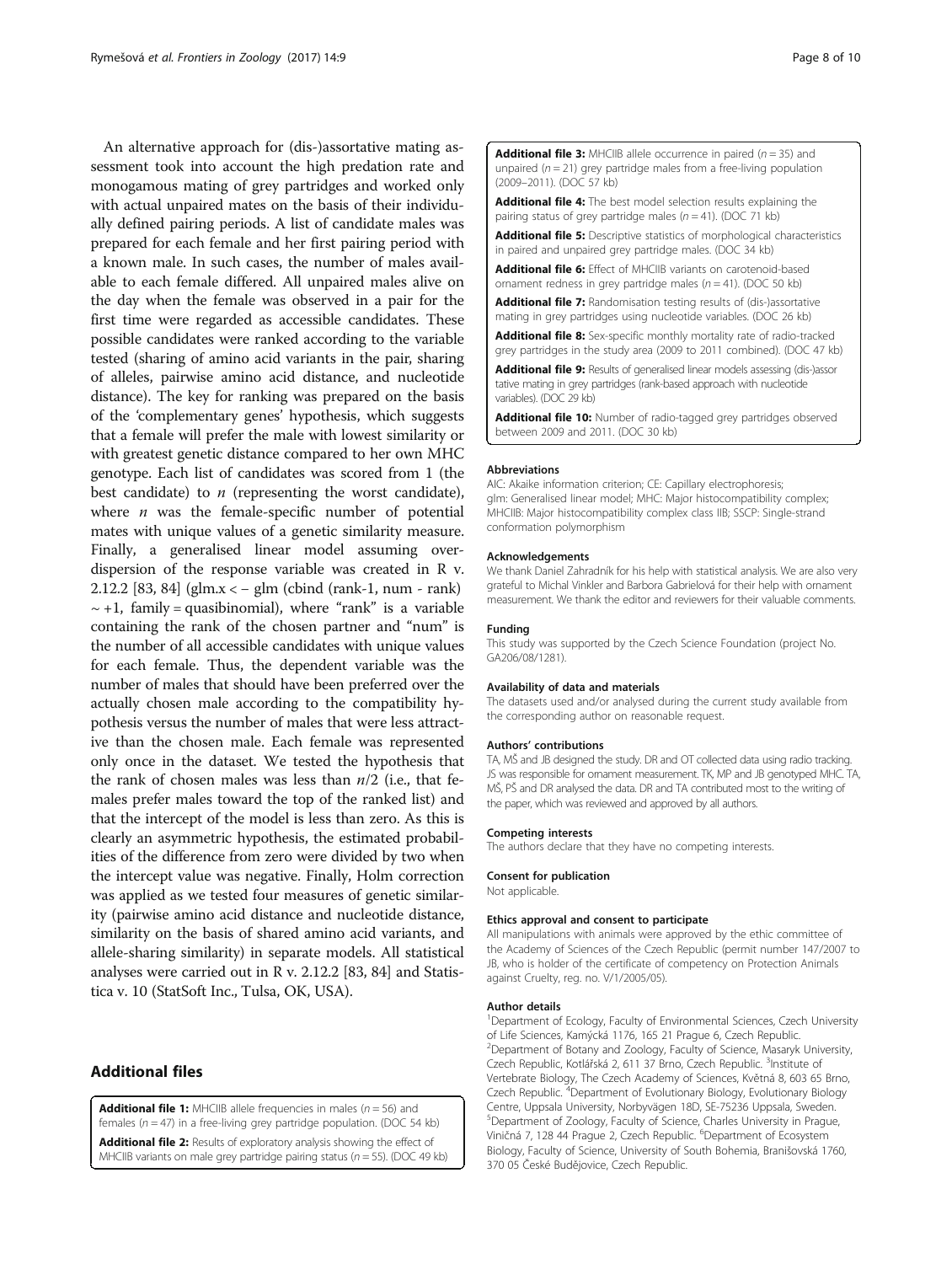## <span id="page-8-0"></span>Received: 25 May 2016 Accepted: 1 February 2017 Published online: 16 February 2017

#### References

- 1. Darwin C. The descent of man, and selection in relation to sex. New York: D. Appleton; 1871
- 2. Andersson M, Simmons LW. Sexual selection and mate choice. Trends Ecol Evol. 2006;21:296–302.
- 3. Cunningham EJA, Birkhead TR. Sex roles and sexual selection. Anim Behav. 1998;56:1311–21.
- 4. Møller AP, Jennions MD. How important are direct fitness benefits of sexual selection? Naturwissenschaften. 2001;88:401–15.
- 5. Hoelzer GA. The good parent process of sexual selection. Anim Behav. 1989; 38:1067–78.
- 6. Hamilton WD. Mate choice near or far. Am Zool. 1990;30:341–52.
- 7. Andersson M. Sexual selection. Princeton University Press: Princeton; 1994.
- 8. Møller AP. Sexual selection and the barn swallow. Oxford: Oxford University Press; 1994.
- 9. Fisher RA. The genetical theory of natural selection. Oxford: Clarendon; 1930. 10. Hamilton WD, Zuk M. Heritable true fitness and bright birds: a role for
- parasites? Science. 1982;218:384–7. 11. Heywood JS. Sexual selection by the handicap mechanism. Evolution. 1989;
- 43:1387–97.
- 12. Zelano B, Edwards SV. An Mhc component to kin recognition and mate choice in birds: predictions, progress, and prospects. Am Nat. 2002;160:S225–37.
- 13. von Schantz T, Wittzell H, Göransson G, Grahn M, Persson K. MHC genotype and male ornamentation: genetic evidence for the Hamilton-Zuk model. Proc R Soc B. 1996;263:265–71.
- 14. von Schantz T, Wittzell H, Göransson G, Grahn M. Mate choice, male condition-dependent ornamentation and MHC in the pheasant. Hereditas. 1997;127:133–40.
- 15. Janeway CA, Travers P, Walport M, Capra JD. Immunobiology: the immune system in health and disease. London: Current Biology Publications; 1999.
- 16. Milinski M. The major histocompatibility complex, sexual selection and mate choice. Annu Rev Ecol Evol Syst. 2006;37:159–86.
- 17. Abbas AK, Lichtman AH, Pober JS. Cellular and molecular immunology. Philadelphia: W. B. Saunders Company; 1994.
- 18. Richardson DS, Komdeur J, Burke T, von Schantz T. MHC-based patterns of social and extra-pair mate choice in the Seychelles warbler. Proc R Soc B. 2005;272:759–67.
- 19. Olsson M, Madsen T, Nordby J, Wapstra E, Ujvari B, Wittsell H. Major histocompatibility complex and mate choice in sand lizards. Proc R Soc B. 2003;270:S254–6.
- 20. Jordan WC, Bruford MW. New perspective on mate choice and the MHC. Heredity. 1998;81:239–45.
- 21. Penn DJ. The scent of genetic compatibility: sexual selection and the major histocompatibility complex. Ethology. 2002;108:1–21.
- 22. Reusch TBH, Häberli MA, Aeschlimann PB, Milinski M. Female sticklebacks count alleles in a strategy of sexual selection explaining MHC polymorphism. Nature. 2001;414:300–2.
- 23. Aeschlimann PB, Häberli MA, Reusch TBH, Boehm T, Milinski M. Female sticklebacks Gasterosteus aculeatus use self-reference to optimize MHC allele number during mate selection. Behav Ecol Sociobiol. 2003;54:119–26.
- 24. Bos DH, Williams RN, Gopurenko D, Bulut Z, Dewoody JA. Conditiondependent mate choice and a reproductive disadvantage for MHCdivergent male tiger salamanders. Mol Ecol. 2009;18:3307–15.
- 25. Freeman-Gallant CR, Meguerdichian M, Wheelwright NT, Sollecito SV. Social pairing and female mating fidelity predicted by restriction fragment length polymorphism similarity at the major histocompatibility complex in a songbird. Mol Ecol. 2003;12:3077–83.
- 26. Bonneaud C, Chastel O, Federici P, Westerdahl H, Sorci G. Complex Mhcbased mate choice in a wild passerine. Proc R Soc B. 2006;273:1111–6.
- 27. Baratti M, Dessì-Fulgheri F, Ambrosini R, Bonisoli-Alquati A, Caprioli M, Goti E, Matteo A, Monnanni R, Ragionieri L, Ristori E, Romano M, Rubolini D, Scialpi A, Saino N. MHC genotype predicts mate choice in the ring-necked pheasant Phasianus colchicus. J Evol Biol. 2012;25:1531–42.
- 28. Griggio M, Biard C, Penn DJ, Hoi H. Female house sparrows "count on" male genes: experimental evidence for MHC-dependent mate preferences in birds. BMC Evol Biol. 2011;11:44.
- 29. Strandh M, Westerdahl H, Pontarp M, Canbäck B, Dubois M-P, Miquel C, Taberlet P, Bonadonna F. Major histocompatibility complex class II

compatibility, but not class I, predicts mate choice in a bird with highly developed olfaction. Proc R Soc B. 2012;279:4457–63.

- 30. Ekblom R, Sæther SA, Grahn M, Fiske P, Kålås JA, Höglund J. Major histocompatibility complex variation and mate choice in a lekking bird, the great snipe (Gallinago media). Mol Ecol. 2004;13:3821–8.
- 31. Piertney SB, Oliver MK. The evolutionary ecology of the major histocompatibility complex. Heredity. 2006;96:7–21.
- 32. Mays Jr HL, Hill GE. Choosing mates: good genes versus genes that are a good fit. Trends Ecol Evol. 2004;19:554–9.
- 33. Piálek J, Albrecht T. Choosing mates: complementary versus compatible genes. Trends Ecol Evol. 2005;20:63.
- 34. Woelfing B, Traulsen A, Milinski M, Boehm T. Does intra-individual major histocompatibility complex diversity keep a golden mean? Phil Trans R Soc B. 2009;364:117–28.
- 35. Colegrave N, Kotiaho JS, Tomkins JL. Mate choice or polyandry: reconciling genetic compatibility and good genes sexual selection. Evol Ecol Res. 2002;4:911–7.
- 36. Landry C, Garant D, Duchesne P, Bernatchez L. ʻGood genes as heterozygosity': the major histocompatibility complex and mate choice in Atlantic salmon (Salmo salar). Proc R Soc B. 2001;268:1279–85.
- 37. Jennions MD, Petrie M. Variation in mate choice and mating preferences: a review of causes and consequences. Biol Rev. 1997;72:283–327.
- 38. Griffith SC, Parker TH, Olson VA. Melanin- versus carotenoid-based sexual signals: is the difference really so black and red? Anim Behav. 2006;71:749–63.
- 39. Hill GE, McGraw KJ, editors. Bird coloration,vol. I: mechanisms and measurements. Cambridge: Harvard University Press; 2006.
- 40. Badyaev AV, Hill GH. Evolution of sexual dichromatism: contribution of carotenoid- versus melanin-based coloration. Biol J Linn Soc. 2000;69:153–72.
- 41. Hill GE. Condition-dependent traits as signals of the functionality of vital cellular processes. Ecol Lett. 2011;14:625–34.
- 42. Dunn PO, Bollmer JL, Freeman-Gallant CR, Whittingham LA. MHC variation is related to a sexually selected ornament, survival, and parasite resistance in common yellowthroats. Evolution. 2013;67:679–87.
- 43. Vaněčková D. Development of Grey Partridge (Perdix perdix) microsatellite markers. Master's thesis. Prague: Faculty of Science, Charles University; 2011
- 44. Neff BD, Pitcher TE. Genetic quality and sexual selection: an integrated framework for good genes and compatible genes. Mol Ecol. 2005;14:19–38.
- 45. Jenkins D. Social behaviour in the partridge Perdix perdix. Ibis. 1961;103a:155-88.
- 46. Potts GR. The partridge: pesticides, predation and conservation. London: Collins; 1986.
- 47. Jenkins D. Population control in protected partridges (Perdix perdix). J Anim Ecol. 1961;30:235–58.
- 48. Rymešová D, Šmilauer P, Šálek M. Sex- and age-biased mortality in wild grey partridge Perdix perdix populations. Ibis. 2012;154:815–24.
- 49. Fábián G. Genetical consideration over the variation of the grey Hungarian partridge's breast colouration. Aquila. 1979;86:13–7.
- 50. Svobodová J, Gabrielová B, Synek P, Marsik P, Vaněk T, Albrecht T, Vinkler M. The health signalling of ornamental traits in the Grey Partridge (Perdix perdix). J Ornithol. 2013;154:717–25.
- 51. Beani L, Dessì-Fulgheri F. Mate choice in the grey partridge, Perdix perdix: role of physical and behavioural male traits. Anim Behav. 1995;49:347–56.
- 52. Fusani L, Beani L, Lupo C, Dessì-Fulgheri F. Sexually selected vigilance behaviour of the grey partridge is affected by plasma androgen levels. Anim Behav. 1997;54:1012–8.
- 53. Westerdahl H. Passerine MHC: genetic variation and disease resistance in the wild. J Ornithol. 2007;148:S469–77.
- 54. Gillingham MAF, Richardson DS, Løvlie H, Moynihan A, Worley K, Pizzari T. Cryptic preference for MHC-dissimilar females in male red junglefowl, Gallus gallus. Proc R Soc B. 2009;276:1083-92.
- 55. Kamiya T, O'Dwyer K, Westerdahl H, Senior A, Nakagawa S. A quantitative review of MHC-based mating preference: the role of diversity and dissimilarity. Mol Ecol. 2014;23:5151–63.
- 56. Rymešová D, Tomášek O, Šálek M. Differences in mortality rates, dispersal distances and breeding success of commercially reared and wild grey partridges in the Czech agricultural landscape. Eur J Wildl Res. 2013;59:815–24.
- 57. Hale ML, Verduijn MH, Møller AP, Wolff K, Petrie M. Is the peacock's train an honest signal of genetic quality at the major histocompatibility complex? J Evol Biol. 2009;22:1284–94.
- 58. Holmes WG, Sherman PW. Kin recognition in animals. Am Sci. 1983;71:46–55.
- 59. Brown JL, Eklund A. Kin recognition and the major histocompatibility complex: an integrative review. Am Nat. 1994;143:435–61.